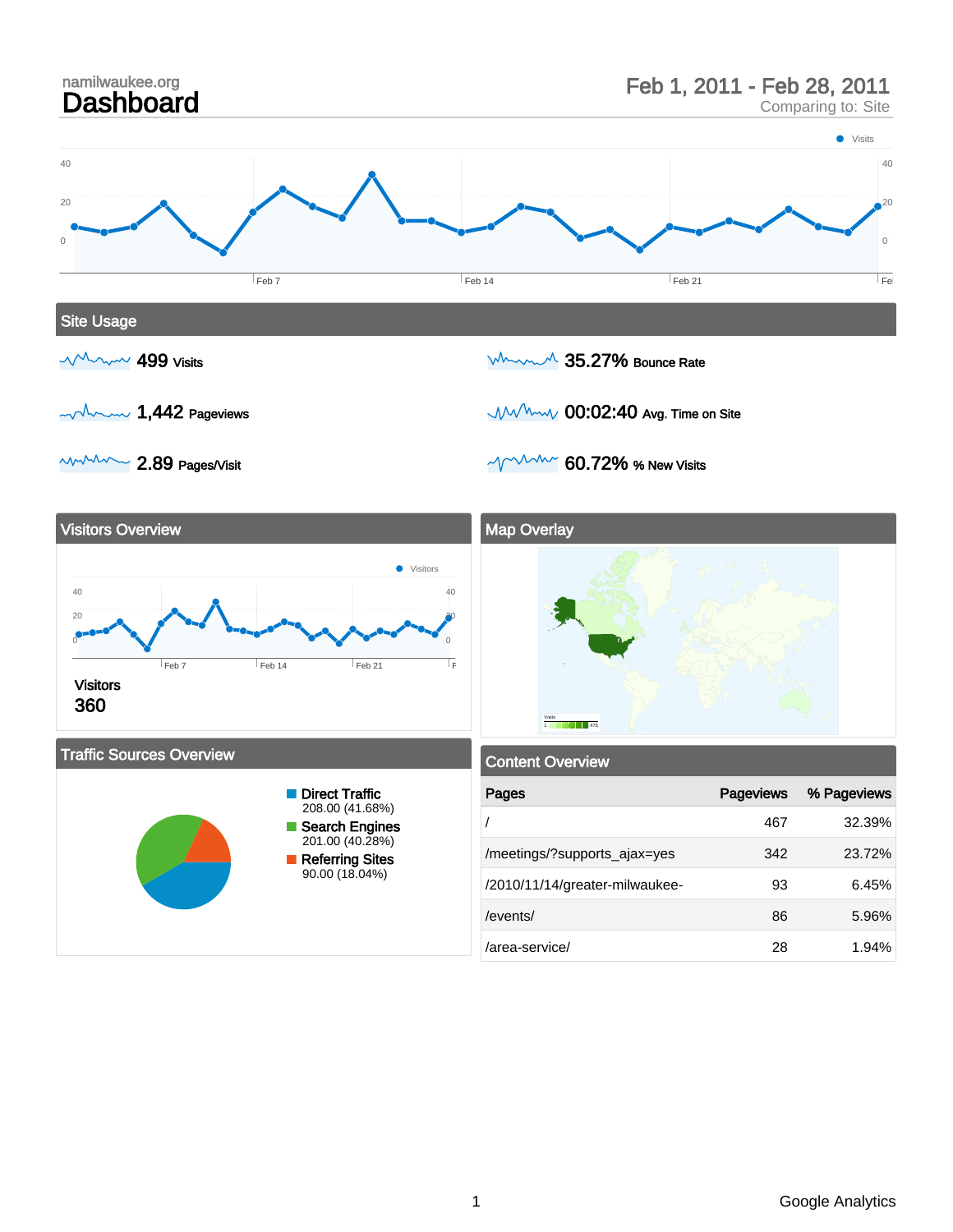

 $\sim$  MMMM 60.72% New Visits

#### Technical Profile

| <b>Browser</b>    | <b>Visits</b> | % visits |
|-------------------|---------------|----------|
| Internet Explorer | 282           | 56.51%   |
| Firefox           | 106           | 21.24%   |
| Safari            | 56            | 11.22%   |
| Chrome            | 41            | 8.22%    |
| BlackBerry9650    | 6             | 1.20%    |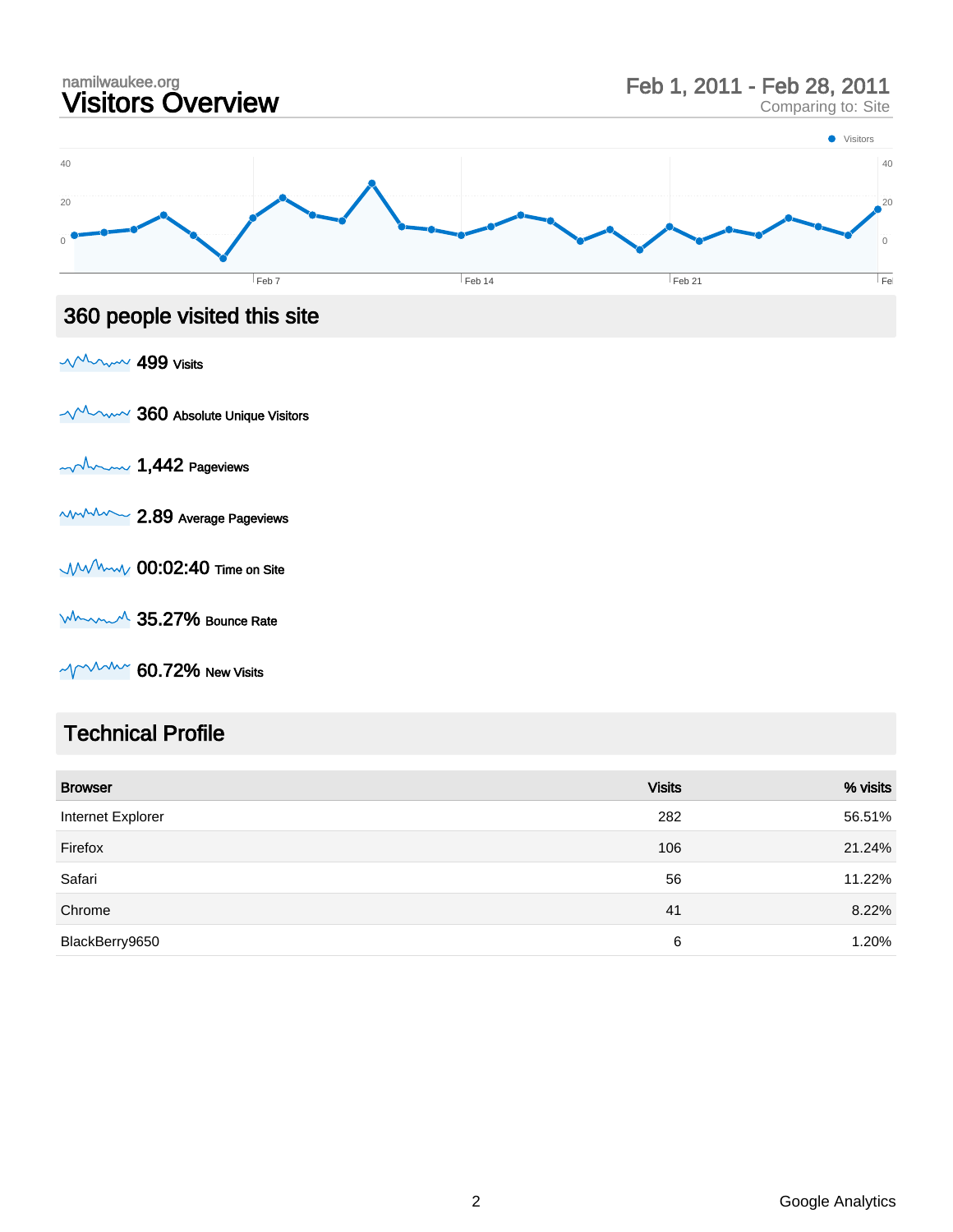

MAMM 41.68% Direct Traffic

**MMMAV 18.04% Referring Sites** 



 $-M$  $\sim$  40.28% Search Engines

### Top Traffic Sources

| <b>Sources</b>             | <b>Visits</b> | % visits | <b>Keywords</b>           | <b>Visits</b> | % visits |
|----------------------------|---------------|----------|---------------------------|---------------|----------|
| (direct) ((none))          | 208           | 41.68%   | narcotics anonymous       | 39            | 19.40%   |
| google (organic)           | 174           | 34.87%   | na milwaukee              | 22            | 10.95%   |
| na.org (referral)          | 61            | 12.22%   | namilwaukee.org           | 12            | 5.97%    |
| wisconsinna.org (referral) | 24            | 4.81%    | anonymous project freedom | 10            | 4.98%    |
| yahoo (organic)            | 18            | 3.61%    | milwaukee na              | 9             | 4.48%    |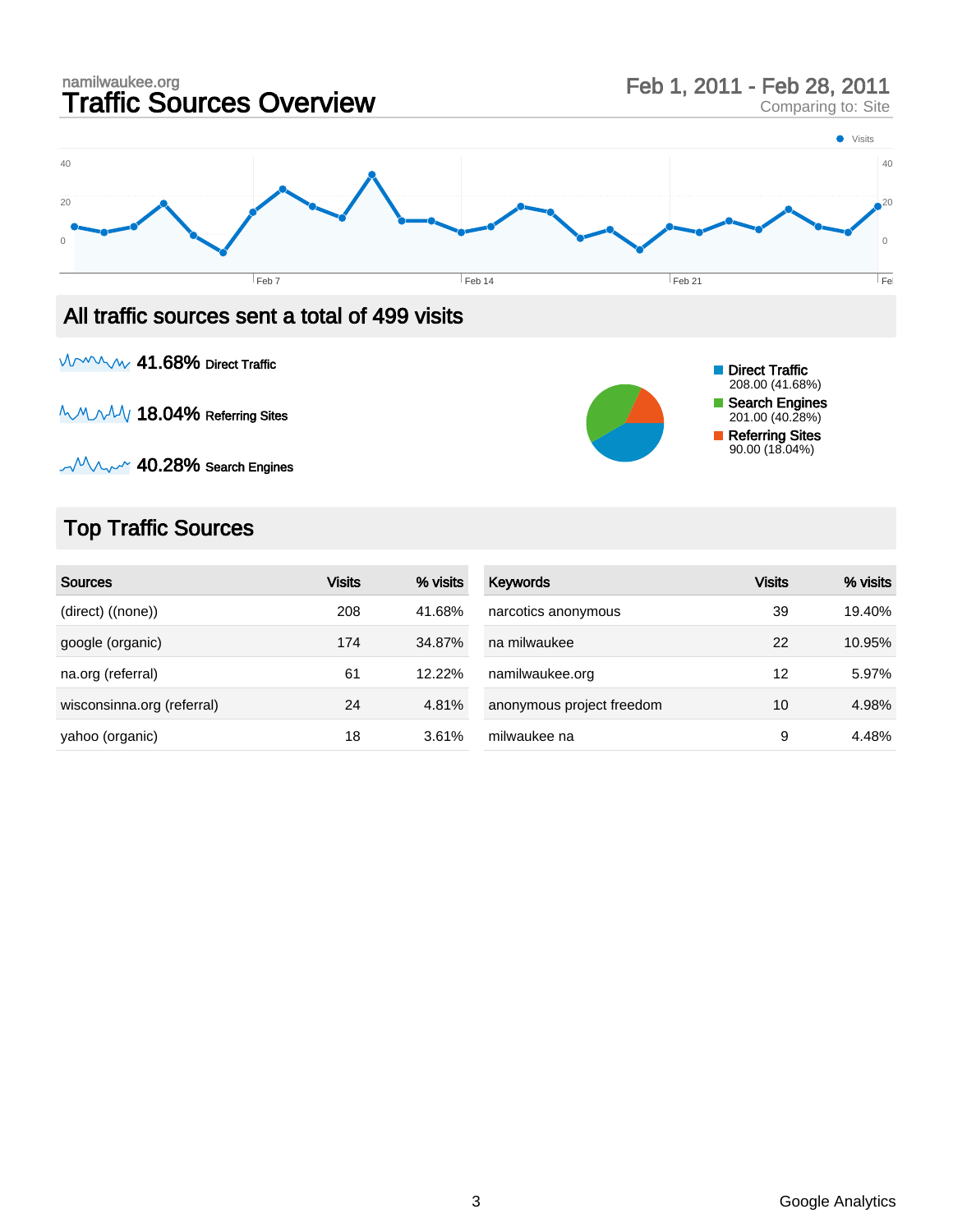# namilwaukee.org<br>**Map Overlay**

## Map Overlay Feb 1, 2011 - Feb 28, 2011 Comparing to: Site



#### 499 visits came from 10 countries/territories

#### Site Usage

| <b>Visits</b><br>499<br>% of Site Total:<br>100.00% | Pages/Visit<br>2.89<br>Site Avg:<br>$2.89(0.00\%)$ | Avg. Time on Site<br>00:02:40<br>Site Avg:<br>00:02:40 (0.00%) |             | % New Visits<br>60.52%<br>Site Avg:<br>60.72% (-0.33%) |              | <b>Bounce Rate</b><br>35.27%<br>Site Avg:<br>35.27% (0.00%) |  |
|-----------------------------------------------------|----------------------------------------------------|----------------------------------------------------------------|-------------|--------------------------------------------------------|--------------|-------------------------------------------------------------|--|
| Country/Territory                                   |                                                    | <b>Visits</b>                                                  | Pages/Visit | Avg. Time on<br><b>Site</b>                            | % New Visits | <b>Bounce Rate</b>                                          |  |
| <b>United States</b>                                |                                                    | 473                                                            | 2.97        | 00:02:46                                               | 59.83%       | 32.35%                                                      |  |
| Canada                                              |                                                    | 17                                                             | 1.24        | 00:01:33                                               | 58.82%       | 88.24%                                                      |  |
| United Kingdom                                      |                                                    | $\overline{2}$                                                 | 1.00        | 00:00:00                                               | 100.00%      | 100.00%                                                     |  |
| Ireland                                             |                                                    |                                                                | 1.00        | 00:00:00                                               | 100.00%      | 100.00%                                                     |  |
| India                                               |                                                    | 1                                                              | 6.00        | 00:01:42                                               | 100.00%      | 0.00%                                                       |  |
| Finland                                             |                                                    |                                                                | 1.00        | 00:00:00                                               | 100.00%      | 100.00%                                                     |  |
| Australia                                           |                                                    | 1                                                              | 1.00        | 00:00:00                                               | 100.00%      | 100.00%                                                     |  |
| Russia                                              |                                                    | 1                                                              | 1.00        | 00:00:00                                               | 100.00%      | 100.00%                                                     |  |
| Saudi Arabia                                        |                                                    | 1                                                              | 1.00        | 00:00:00                                               | 100.00%      | 100.00%                                                     |  |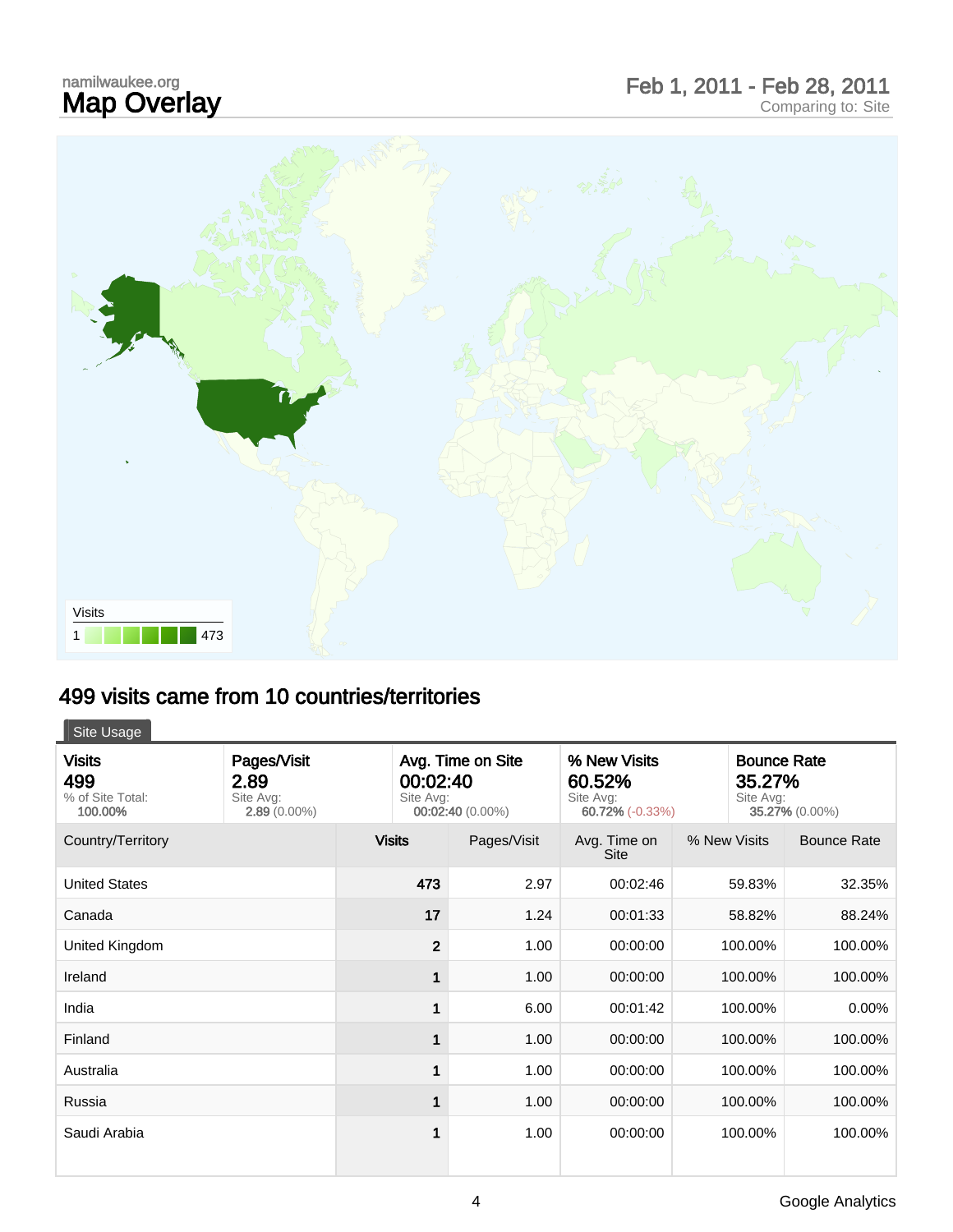| Norway | .00. | 00:00:00 | 100.00% | 100.00%          |
|--------|------|----------|---------|------------------|
|        |      |          |         | $1 - 10$ of $10$ |